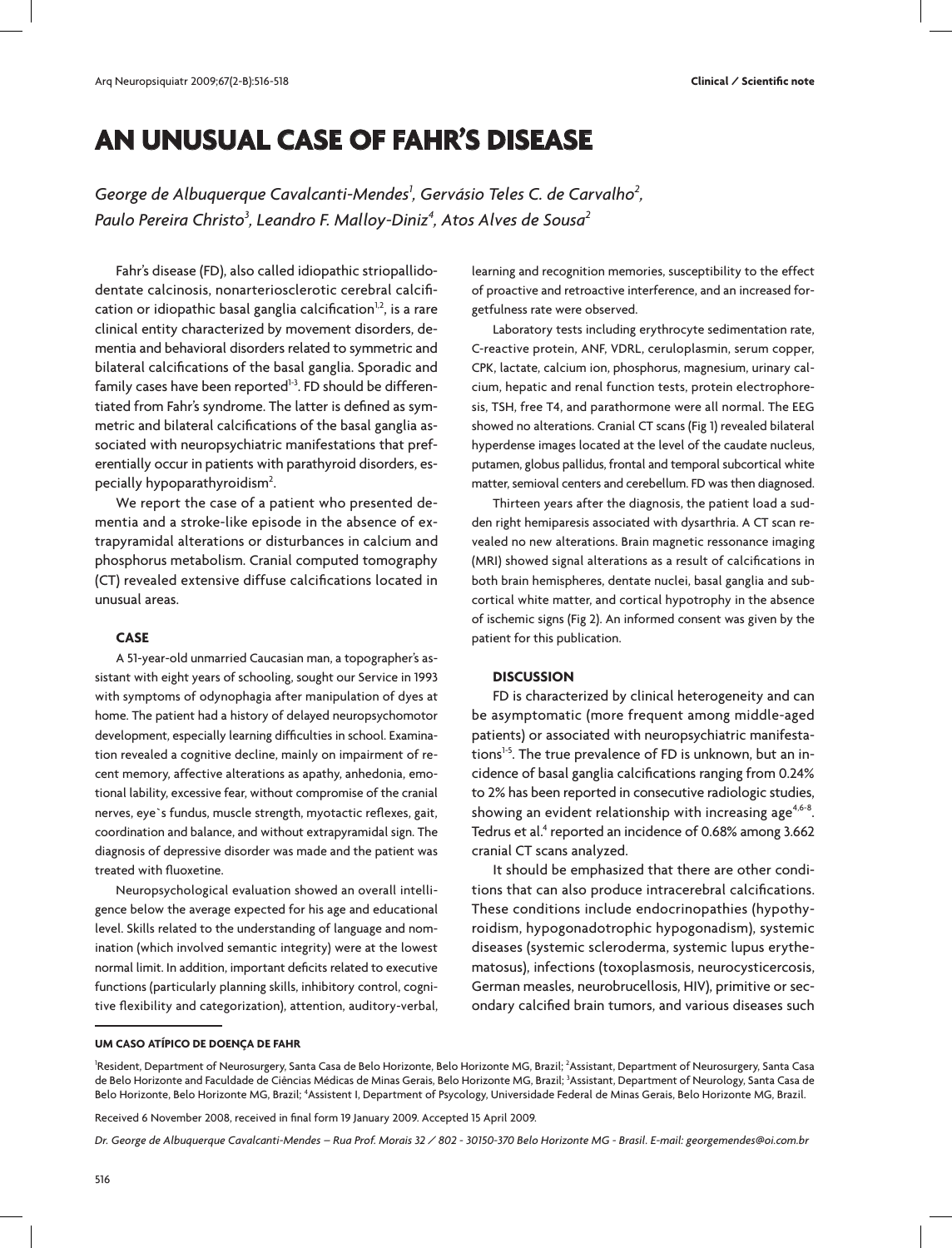

*Fig 1. Cranial CT scans showing calcifications in the basal ganglia, thalamus, frontal, temporal and occipital periventricular white matter, semioval centers, and cerebellum.* 



*Fig 2. Axial MRI showing alterations in basal ganglia: [A] hyperintense signal on a T1-weighted sequence without enhancement after gadolinium injection; [B] heterogenous signal on a FLAIR image with clearly visible bilateral frontotemporal volume reduction; [C] strongly hypointense signal on a T2-weighted gradient-echo image.*

as tuberous sclerosis, mitochondrial encephalopathy, myotonic muscle dystrophy, measles and smallpox encephalitis, post-anoxia disorders, phacomatosis, Cockayne syndrome, neonatal anoxia, idiopathic hemochromatosis, heavy metal and carbon monoxide intoxication, treatment with methotrexate, and radiotherapy<sup>2,4,7,9</sup>. These diseases cause bilateral and non-symmetric cerebral calcifications mainly located in the basal ganglia and cerebellum<sup>2,4</sup>.

FD should be diagnosed based on clinical aspects, neuroimaging findings and the exclusion of other primary causes. It may occur in a sporadic or familial manner $2.35$ . Geschwind et al.<sup>10</sup>, in a genetic study, described a dominant autosomal inheritance of the hereditary form of FD and suggested that the disease is caused by mutations in genes located on the long arm of chromosome 14.

The physiopathological mechanism of FD is not completely understood. Anatomopathological alterations mainly were observed in small vessels, perivascular regions, neuroglia and neurons<sup>2,5</sup>. Using electron microscopy, Kobayashi et al.<sup>11</sup> proposed, as a physiopathological mechanism, initial damage to pericytes, promoting the accumulation of mucopolysaccharides in their cytoplasm, followed by mineral deposits. Hagiwara et al.<sup>12</sup> suggested abnormalities in intracranial oxygen metabolism were related to the physiopathology of FD after the observation of elevated cerebrospinal fluid lactate levels in a typical case of the disease.

The main neurological manifestations of FD include motor disorders such as parkinsonism, dystonia, tics, speech alterations, epilepsia, and motor deficits, which are probably due to involvement of the frontostriatal motor system<sup>2,3,13</sup>. Weisman et al.<sup>13</sup> reported a case of FD with motor deficits whose autopsy revealed wallerian degeneration of the corticospinal tract in addition to the typical calcifications.

The most frequent neuropsychiatric syndromes associated with FD are schizophrenia-like psychosis, mood and personality disorders, obsessive-compulsive symptoms, and